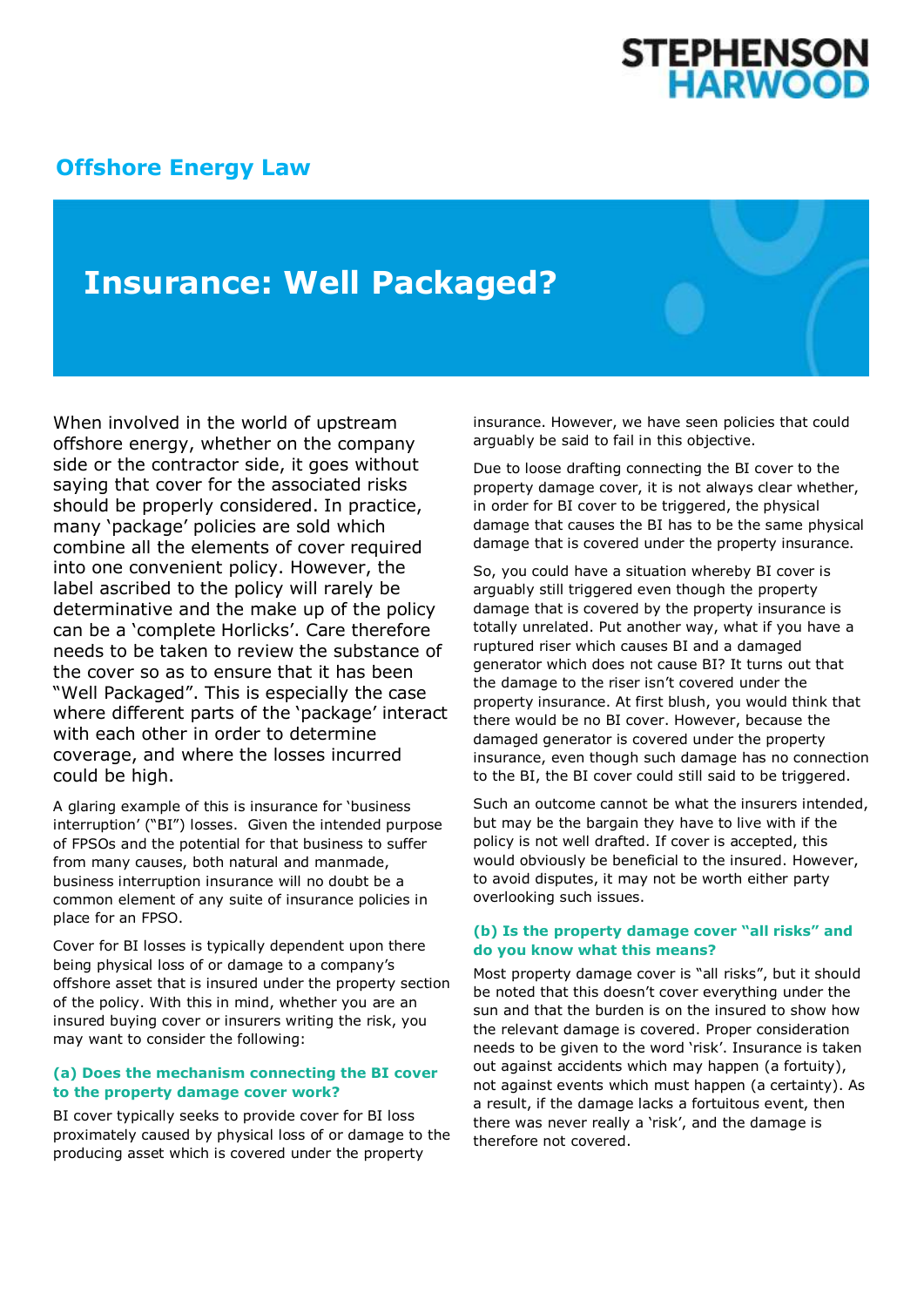Examples may include where the loss is a known certainty to the insured (which also raises a material non-disclosure alarm bell), where the loss is deliberately caused by the insured (which also raises the fraud alarm bell), or where the loss is caused by an inherent vice, which has been defined as:

*"…the risk of deterioration of the goods shipped as a result of their natural behaviour in the ordinary course of the contemplated voyage without the intervention of any fortuitous external accident or casualty"* (Lord Diplock in *Soya GmbH v White [1983] 1 Lloyds's Rep 122*).

Although there is merit in the observation that inevitability and inherent vice are distinct concepts given that loss is not necessarily bound to occur if an inherent vice exists, it is still the default position in "all risks" policies that there is no cover for inherent vice. In the context of marine insurance, s.55(2)(c) of the Marine Insurance Act 1906 confirms this principle. However, it also confirms that cover for inherent vice can be expressly provided for.

In many cases, the hurdles of inevitability and inherent vice can be overcome. However, as is the case with all insurance, whilst cover may be given with the one hand, there is always the possibility that it is taken away with the other. It is therefore important to be equally confident of what is excluded.

#### **(c) What is excluded under the property damage cover?**

Two key exclusions that are often present are the design exclusion, and the wear and tear exclusion. This is obviously of importance to both the insured and insurers, although the burden will be on insurers to show whether or not an exclusion applies.

#### **The Design Exclusion**

This excludes the cost of repairing those parts that are faulty in design, but does not exclude physical damage arising from those parts. When reviewing this clause, things to note include:

- The importance of being clear as what does or doesn't constitute 'part'. In many package policies 'part' is left undefined without appreciating that BI cover may depend on such a distinction i.e. if the BI was caused by the defectively designed part there may be no cover for the BI loss, but if the BI was caused by physical damage resulting from the defectively designed part, there will be cover.
- That 'faulty design' loosely translates as 'not fit for purpose', meaning that there is no requirement for insurers to demonstrate negligence or personal blame (*Leeds Beckett v Travelers Insurance* [2017] EWHC 558) i.e. if the 'part' doesn't work properly in

the environment in which it has been placed, then the design is faulty regardless of whether or not it can be said to be 'state of the art' or developed within prescribed parameters.

#### **Wear and Tear Exclusion**

This excludes the cost of repairing and correcting *"ordinary wear and tear"*. When reviewing this clause, things to note include:

- How 'ordinary wear and tear' has been defined. In *The "Cendor Mopu"* [2011] UKSC 5, Lord Mance considered it to cover "*loss or damage resulting from the normal vicissitudes of use in the case of a vessel… without any fortuitous external accident or casualty"*. Despite subtle differences, the wear and tear exclusion is therefore really just an extension of the principle that there is no cover for inherent vice, and in the context of marine insurance, s.55(2)(c) of the Marine Insurance Act 1906 confirms this.
- The exclusion is sometimes drafted more broadly such as to drop the 'ordinary' (so that we are just left with 'wear and tear') and to include other processes such as metal fatigue, corrosion or rusting. In such cases, the exclusion could be said to depart from merely acting as an extension of the inherent vice principle, as there is less reason to suggest that should a fortuitous external accident or casualty contribute to the wear and tear, fatigue or corrosion, this would render the exclusion inapplicable.

In these circumstances, the question is then, 'what is the proximate cause of the damage/loss – the wear and tear or the fortuitous accident?' If insurers can successfully argue that the wear and tear was either the proximate cause or a proximate cause, then the exclusion will be triggered. This principle was recently confirmed in the Supreme Court case, *The* "*B Atlantic"*  [2018] UKSC 26.

These are the main issues but there are obviously other issues to consider when reviewing whether BI cover or offshore risks more generally are "Well Packaged". For a more detailed discussion, please refer to Offshore Construction: Law and Practice by Beadnall and Moore (published by Routledge, 2017) or contact the author for more focused advice.



Paul Hofmeyr Associate T: +44 20 7809 2233 E: paul.hofmeyr@shlegal.com

Paul is an associate in London specialising in insurance